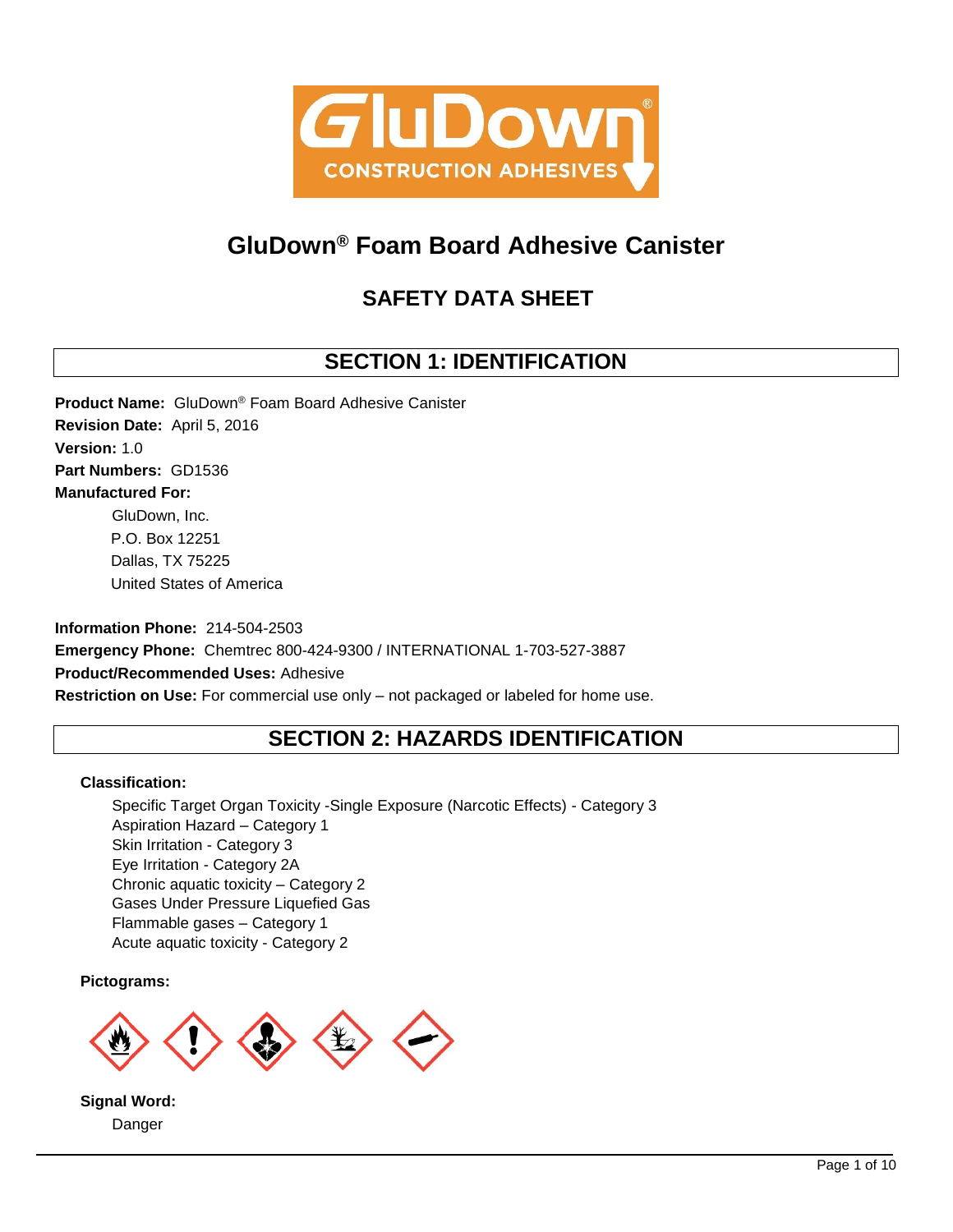#### **Hazardous Statements - Physical:**

- H220 Extremely flammable gas
- H280 Contains gas under pressure; may explode if heated

## **Hazardous Statements - Health:**

- H336 May cause drowsiness or dizziness
- H304 May be fatal if swallowed and enters airways
- H316 Causes mild skin irritation
- H319 Causes serious eye irritation

## **Hazardous Statements - Environmental:**

- H401 Toxic to aquatic life
- H411 Toxic to aquatic life with long lasting effects

### **Precautionary Statements - General:**

- P101 If medical advice is needed, have product container or label at hand.
- P102 Keep out of reach of children.
- P103 Read label before use.

### **Precautionary Statements - Prevention:**

- P261 Avoid breathing dust/fume/gas/mist/vapors/spray.
- P271 Use only outdoors or in a well-ventilated area
- P233 Keep container tightly closed.
- P264 Wash thoroughly after handling.
- P280 Wear protective gloves/protective clothing/eye protection/face protection
- P273 Avoid release to the environment.
- P210 Keep away from heat, hot surfaces, sparks, open flames and other ignition sources. No smoking.

## **Precautionary Statements - Response:**

- P304 + P340 IF INHALED: Remove person to fresh air and keep comfortable for breathing.
- P312 Call a POISON CENTER/doctor if you feel unwell.
- P301 + P310 IF SWALLOWED: Immediately call a POISON CENTER or doctor
- P331 Do NOT induce vomiting.
- P332 + P313 If skin irritation occurs: Get medical advice/attention.

P305 + P351 + P338 - IF IN EYES: Rinse cautiously with water for several minutes. Remove contact lenses, if present and easy to do. Continue rinsing.

- P337 + P313 If eye irritation persists: Get medical advice/attention.
- P391 Collect spillage.
- P377 Leaking gas fire do not extinguish unless leak can be stopped safely.
- P381 In case of leakage, eliminate all ignition sources.

## **Precautionary Statements - Storage:**

P403 + P405 - Store in a well-ventilated place. Store locked up.

P405 - Store locked up.

- P403 Store in a well-ventilated place.
- P410 + P403 Protect from sunlight. Store in a well-ventilated place.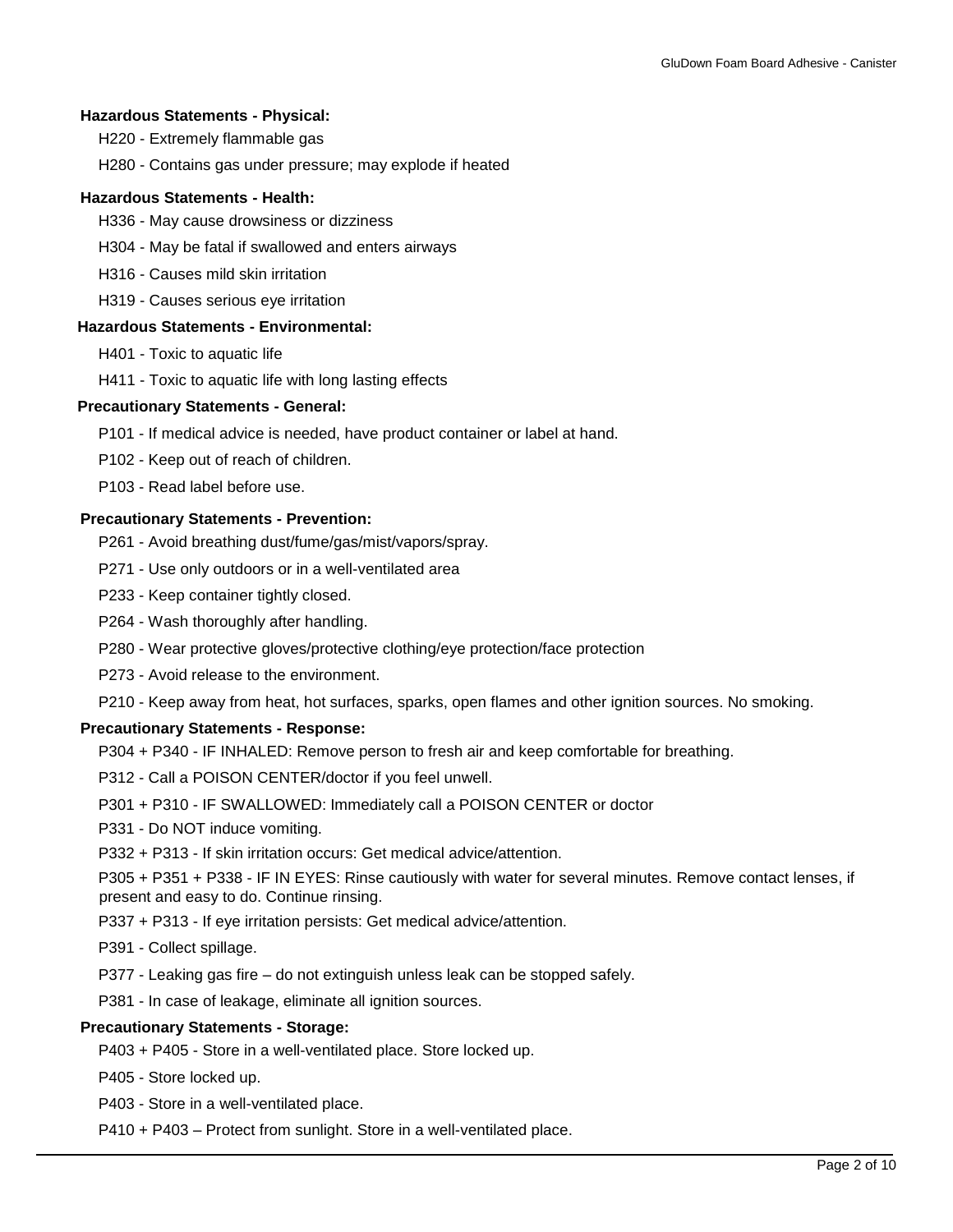## **Precautionary Statements - Disposal:**

P501 - Dispose of contents/container to disposal recycling center. Under RCRA it is the responsibility of the user of the product to determine at the time of disposal whether the product meets RCRA criteria for hazardous waste. Waste management should be in full compliance with federal, state and local laws.

## **Acute toxicity of 16.08% of the mixture is unknown**

# **SECTION 3: COMPOSITION / INFORMATION ON INGREDIENT**

| <b>CAS</b>   | <b>Chemical Name</b>   | % by Weight   |
|--------------|------------------------|---------------|
| 0000115-10-6 | METHYL ETHER           | $31\% - 51\%$ |
| 0000078-78-4 | <b>ISOPENTANE</b>      | 24% - 40%     |
| NA-ERAEnviro | Non Hazardous Solid    | $5\% - 12\%$  |
| NA-ERAEnviro | Non Hazardous Volatile | $3\% - 7\%$   |
| 0000067-64-1 | <b>ACETONE</b>         | $3\% - 6\%$   |
| 0003710-84-7 | DIETHYL HYDROXYLAMINE  | Trace         |
| 0000091-20-3 | NAPHTHALENE            | Trace         |

The specific chemical identity and/or exact percentage (concentration) of composition has been withheld to protect confidentiality.

## **SECTION 4: FIRST-AID MEASURES**

## **Inhalation:**

Remove source of exposure or move person to fresh air and keep comfortable for breathing.

If exposed/feel unwell/concerned: Call a POISON CENTER/doctor.

Eliminate all ignition sources if safe to do so.

## **Skin Contact:**

Take off contaminated clothing, shoes and leather goods (e.g. watchbands, belts). Wash with plenty of lukewarm, gently flowing water for a duration of 15-20 minutes. If skin irritation occurs: Get medical advice/attention. Wash contaminated clothing before re-use.

IF exposed or concerned: Get medical advice/attention.

## **Eye Contact:**

Remove source of exposure or move person to fresh air. Rinse eyes cautiously with lukewarm, gently flowing water for several minutes, while holding the eyelids open. Remove contact lenses, if present and easy to do. Continue rinsing for a duration of 15-20 minutes. Take care not to rinse contaminated water into the unaffected eye or onto the face. If eye irritation persists: Get medical advice/attention.

## **Ingestion:**

Immediately call a POISON CENTER/doctor. Do NOT induce vomiting. If vomiting occurs naturally, lie on your side, in the recovery position. Do not give anything.

# **SECTION 5: FIRE-FIGHTING MEASURES**

## **Suitable Extinguishing Media:**

Dry chemical, foam, carbon dioxide is recommended. Water spray is recommended to cool or protect exposed materials or structures. Carbon dioxide can displace oxygen. Use caution when applying carbon dioxide in confined spaces. Simultaneous use of foam and water on the same surface is to be avoided as water destroys the foam. Sand or earth may be used for small fires only.

Do not direct a solid stream of water or foam into hot, burning pools this may results in frothing and increase fire intensity.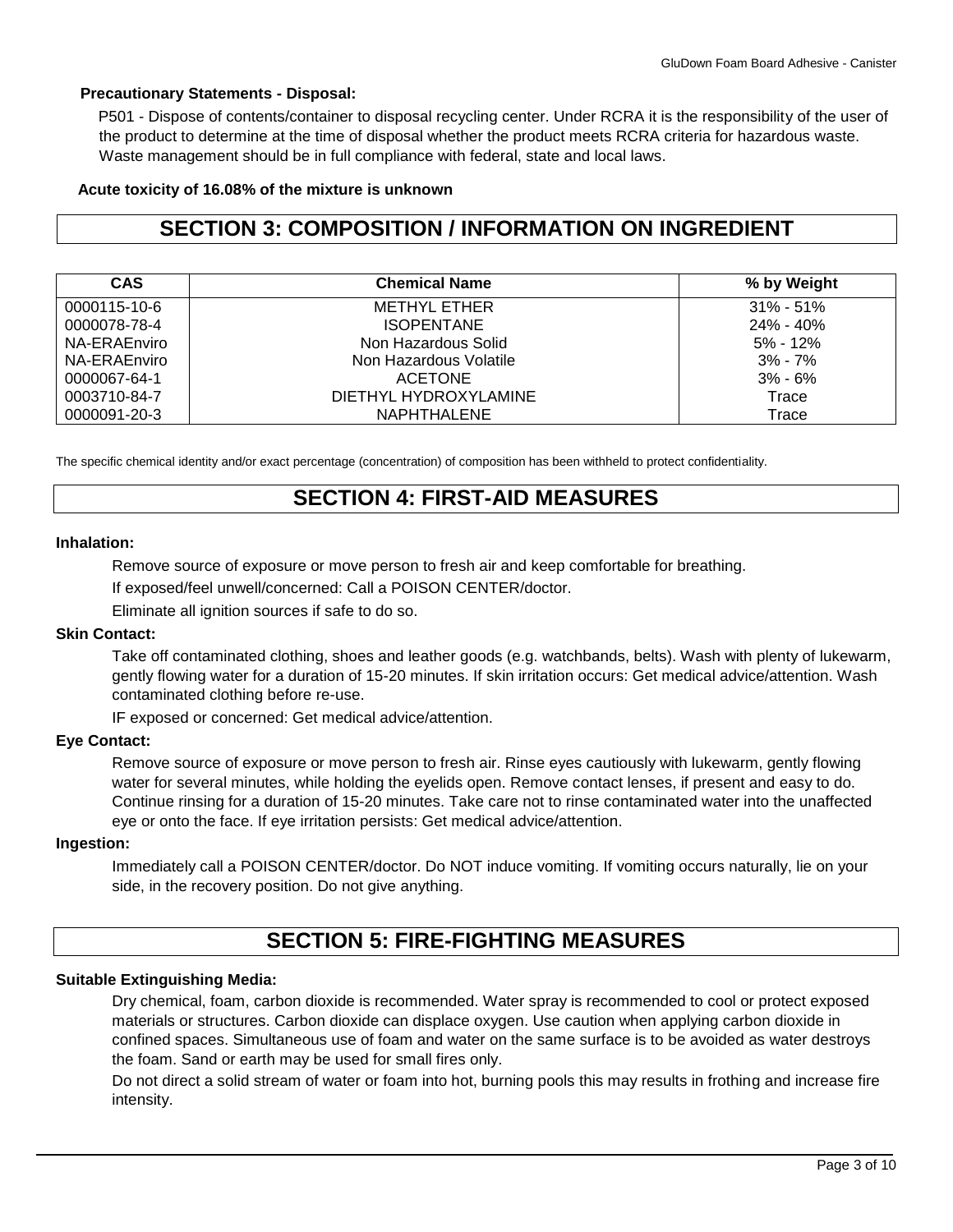## **Unsuitable Extinguishing Media:**

No data available.

## **Specific Hazards in Case of Fire:**

Contents under pressure. Keep away from ignition sources and open flames. Exposure of containers to extreme heat and flames can cause them to rupture often with violent force. Product is highly flammable and forms explosive mixtures with air, oxygen, and all oxidizing agents. Vapors are heavier than air and may travel along surfaces to remote ignition sources and flash back.

During a fire, irritating and highly toxic gases may be generated during combustion or decomposition. High temperatures can cause sealed containers to rupture due to a build up of internal pressures. Cool with water. DO NOT cut, drill, grind, or weld near full, partially full, or empty product containers.

Container could potentially burst or be punctured upon mechanical impact, releasing flammable vapors.

## **Fire-Fighting Procedures:**

Isolate immediate hazard area and keep unauthorized personnel out. Stop spill/release if it can be done safely. Move undamaged containers from immediate hazard area if it can be done safely. Water spray may be useful in minimizing or dispersing vapors and to protect personnel. Water may be ineffective but can be used to cool containers exposed to heat or flame. Caution should be exercised when using water or foam as frothing may occur, especially if sprayed into containers of hot, burning liquid.

Dispose of fire debris and contaminated extinguishing water in accordance with official regulations.

## **Special Protective Actions:**

Wear protective pressure self-contained breathing apparatus (SCBA) and full turnout gear.

# **SECTION 6: ACCIDENTAL RELEASE MEASURES**

## **Emergency Procedure:**

ELIMINATE all ignition sources (no smoking, flares, sparks or flames in immediate area).

Do not touch or walk through spilled material.

Isolate hazard area and keep unnecessary people away. Remove all possible sources of ignition in the surrounding area. Notify authorities if any exposure to the general public or the environment occurs or is likely to occur.

If spilled material is cleaned up using a regulated solvent, the resulting waste mixture may be regulated.

## **Recommended Equipment:**

Positive pressure, full-facepiece self-contained breathing apparatus (SCBA), or positive pressure supplied air respirator with escape SCBA (NIOSH approved).

## **Personal Precautions:**

Avoid breathing vapor. Avoid contact with skin, eye or clothing. ELIMINATE all ignition sources (no smoking, flares, sparks or flames in immediate area). Do not touch damaged containers or spilled materials unless wearing appropriate protective clothing.

## **Environmental Precautions:**

Stop spill/release if it can be done safely. Prevent spilled material from entering sewers, storm drains, other unauthorized drainage systems and natural waterways by using sand, earth, or other appropriate barriers.

## **Methods and Materials for Containment and Cleaning Up:**

Cover spills with inert absorbent and place in closed chemical waste containers.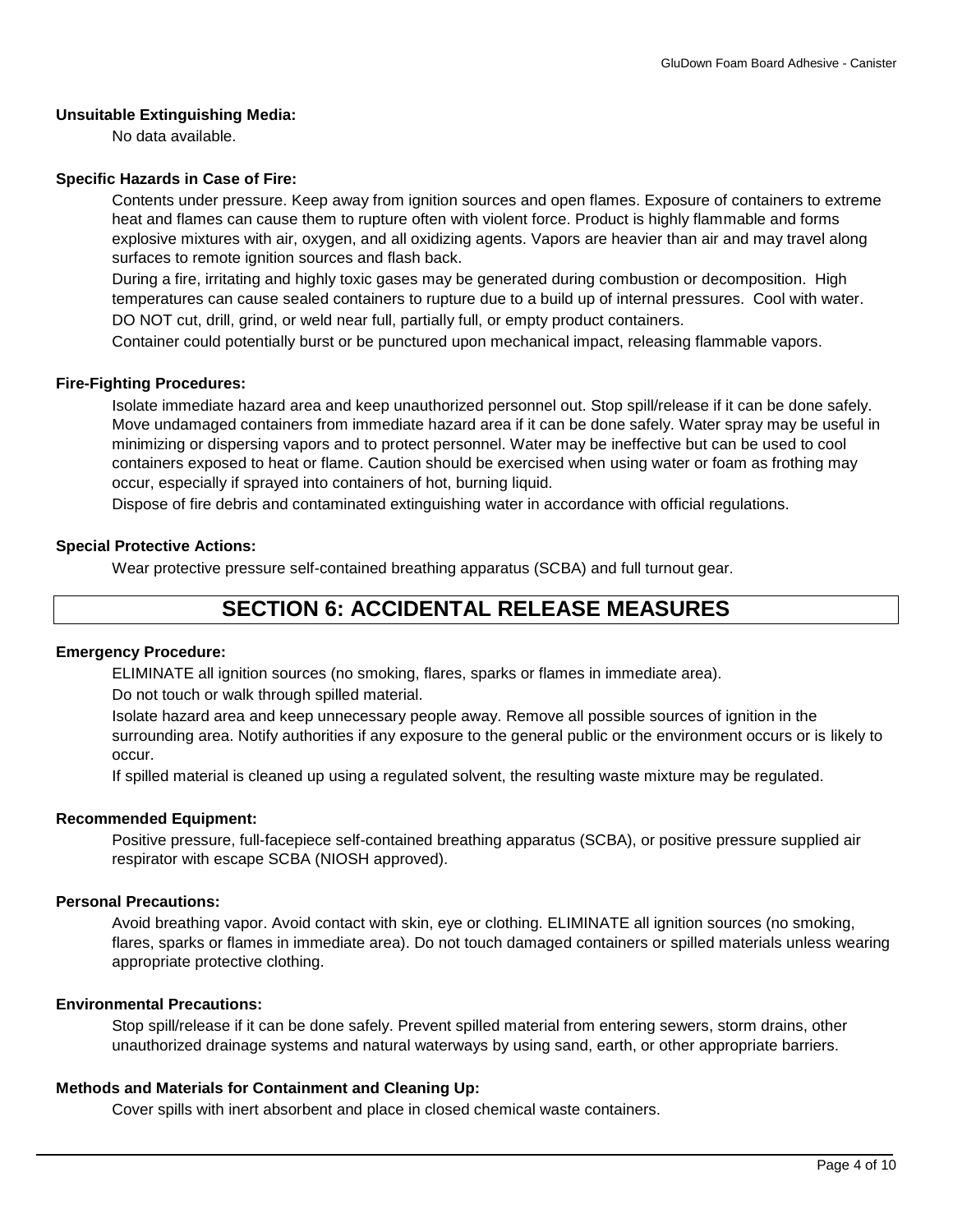# **SECTION 7: HANDLING AND STORAGE**

## **General:**

Wash hands after use.

Do not get in eyes, on skin or on clothing.

Do not breathe vapors or mists.

Use good personal hygiene practices.

Eating, drinking and smoking in work areas is prohibited.

Remove contaminated clothing and protective equipment before entering eating areas.

Eyewash stations and showers should be available in areas where this material is used and stored.

### **Ventilation Requirements:**

Use only with adequate ventilation to control air contaminants to their exposure limits. The use of local ventilation is recommended to control emissions near the source.

### **Storage Room Requirements:**

Do not cut, drill, grind, weld or perform similar operations on or near containers. Do not pressurize containers to empty them.

Store at temperatures below 120°F.

## **SECTION 8: EXPOSURE CONTROLS/PERSONAL PROTECTION**

### **Eye Protection:**

Wear eye protection with side shields or goggles. Wear indirect-vent, impact and splash resistant goggles when working with liquids. If additional protection is needed for entire face, use in combination with a face shield.

### **Skin Protection:**

Use of gloves approved to relevant standards made from the following materials may provide suitable chemical protection: PVC, neoprene or nitrile rubber gloves. Suitability and durability of a glove is dependent on usage, e.g. frequency and duration of contact, chemical resistance of glove material, glove thickness, dexterity. Always seek advice from glove suppliers. Contaminated gloves should be replaced. Use of an apron and over- boots of chemically impervious materials such as neoprene or nitrile rubber is recommended to avoid skin sensitization. The type of protective equipment must be selected according to the concentration and amount of the dangerous substance at the specific workplace. Launder soiled clothes or properly disposed of contaminated material, which cannot be decontaminated.

## **Respiratory Protection:**

If engineering controls do not maintain airborne concentrations to a level which is adequate to protect worker, a respiratory protection program that meets or is equivalent to OSHA 29 CFR 1910.134 and ANSI Z88.2 should be followed. Check with respiratory protective equipment suppliers.

## **Appropriate Engineering Controls:**

Provide exhaust ventilation or other engineering controls to keep the airborne concentrations of vapors below their respective threshold limit value.

| <b>Chemical Name</b>                   | <b>OSHA</b><br>TWA<br>(ppm) | <b>OSHA</b><br>TWA<br>(mg/m3) | <b>OSHA</b><br><b>STEL</b><br>(ppm) | <b>OSHA</b><br><b>STEL</b><br>(mg/m3) | OSHA-<br>Tables-<br>Z1,2,3 | <b>OSHA</b><br>Carcinogen | <b>OSHA</b><br><b>Skin</b><br>designation | <b>NIOSH</b><br><b>TWA</b><br>(ppm) | NIOSH NIOSH<br><b>TWA</b><br>(mg/m3) | STEL<br>(ppm) | <b>NIOSH</b><br><b>STEL</b><br>(mg/m3) | <b>NIOSH</b><br>Carcinogen |
|----------------------------------------|-----------------------------|-------------------------------|-------------------------------------|---------------------------------------|----------------------------|---------------------------|-------------------------------------------|-------------------------------------|--------------------------------------|---------------|----------------------------------------|----------------------------|
| <b>ACETONE</b>                         | 1000                        | 2400                          |                                     |                                       |                            |                           |                                           | 250                                 | 590                                  |               |                                        |                            |
| <b>DIETHYL</b><br><b>HYDROXYLAMINE</b> |                             |                               |                                     |                                       |                            |                           |                                           |                                     |                                      |               |                                        |                            |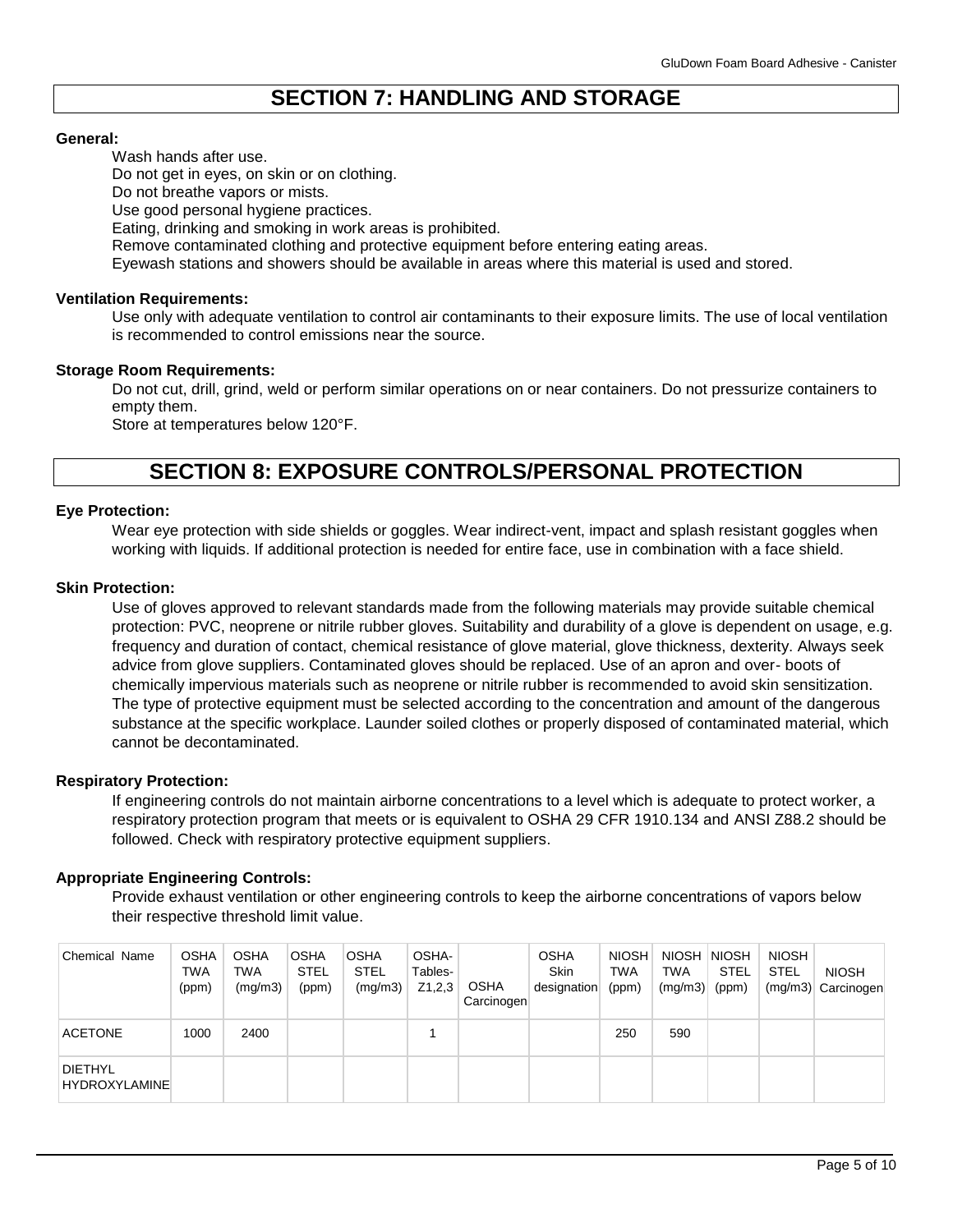| <b>ISOPENTANE</b>                     |                                     |                                       |                               |                                        |   |  |    |    |    |
|---------------------------------------|-------------------------------------|---------------------------------------|-------------------------------|----------------------------------------|---|--|----|----|----|
| NAPHTHALENE                           | 10                                  | 50                                    |                               |                                        | 1 |  | 10 | 50 | 15 |
| Chemical Name                         | <b>ACGIH</b><br><b>TWA</b><br>(ppm) | <b>ACGIH</b><br><b>TWA</b><br>(mg/m3) | ACGIH<br><b>STEL</b><br>(ppm) | <b>ACGIH</b><br><b>STEL</b><br>(mg/m3) |   |  |    |    |    |
| <b>ACETONE</b>                        | 250                                 |                                       | 500                           |                                        |   |  |    |    |    |
| <b>DIETYL</b><br><b>HYDROXYLAMINE</b> | 2                                   |                                       |                               |                                        |   |  |    |    |    |
| <b>ISOPENTANE</b>                     | 1000                                |                                       |                               |                                        |   |  |    |    |    |
| NAPHTHALENE                           | 10                                  |                                       |                               |                                        |   |  |    |    |    |

# **SECTION 9: PHYSICAL AND CHEMICAL PROPERTIES**

| <b>Physical and Chemical Properties</b> |                         |
|-----------------------------------------|-------------------------|
| Density                                 | 5.73447 lb/gal          |
| Density VOC                             | 4.54622 lb/gal          |
| <b>VOC Actual</b>                       | 544.77328 g/l           |
| <b>VOC Actual</b>                       | 4.54622 lb/gal          |
| % VOC                                   | 79.27873%               |
| Appearance                              | Natural, Clear to Amber |
| <b>Odor Threshold</b>                   | N A                     |
| <b>Odor Description</b>                 | <b>Hydrocarbon Odor</b> |
| рH                                      | N.A.                    |
| Flammability                            | N.A.                    |
| <b>Water Solubility</b>                 | N.A.                    |
| <b>Flash Point Symbol</b>               | N.A.                    |
| <b>Flash Point</b>                      | N.A.                    |
| Viscosity                               | N.A.                    |
| Lower Explosion Level                   | N.A.                    |
| <b>Upper Explosion Level</b>            | N.A.                    |
| Vapor Pressure                          | N.A.                    |
| Vapor Density                           | N.A.                    |
| <b>Freezing Point</b>                   | N.A.                    |
| <b>Melting Point</b>                    | N.A.                    |
| Low Boiling Point                       | N.A.                    |
| <b>High Boiling Point</b>               | N.A.                    |
| Auto Ignition Temp                      | N.A.                    |
| <b>Evaporation Rate</b>                 | N.A.                    |
| Decomposition Pt.                       | N.A.                    |
| Partition Coefficient: n-Octanol/Water  | N.A.                    |
|                                         |                         |

# **SECTION 10: STABILITY AND REACTIVITY**

## **Stability:**

Material is stable at standard temperature and pressure.

## **Conditions to Avoid:**

Keep away from direct sunlight and other sources of ignition. Dropping containers may cause bursting.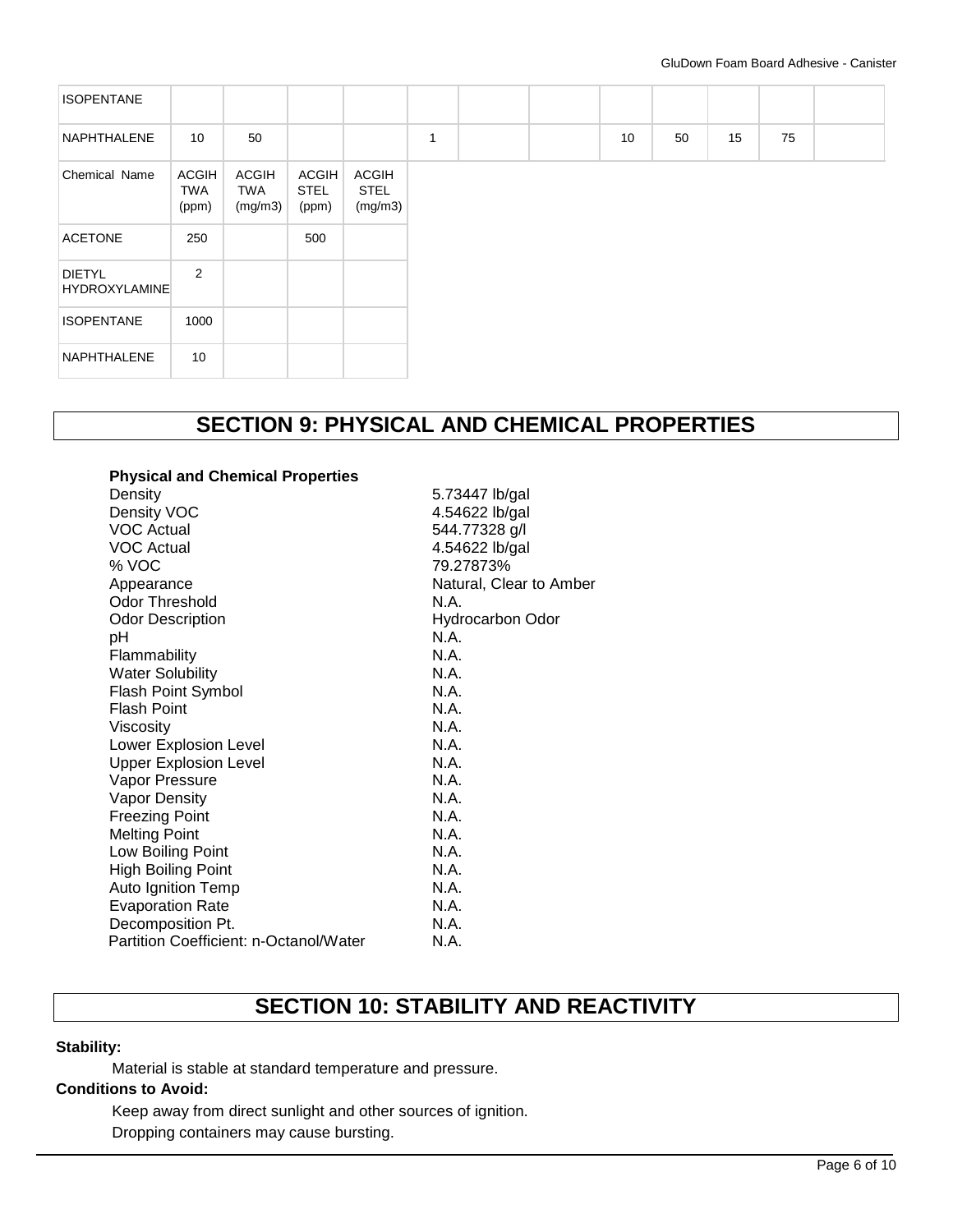## **Hazardous Reactions/Polymerization:**

Will not occur

## **Incompatible Materials:**

Avoid strong oxidizers, reducers, acids, and alkalis.

## **Hazardous Decomposition Products:**

No data available.

# **SECTION 11: TOXICOLOGICAL INFORMATION**

## **Skin Corrosion/Irritation:**

Prolonged or repeated contact with this product may dry and/or defat the skin. This product may be harmful if it is absorbed through the skin. Causes mild skin irritation.

## **Serious Eye Damage/Irritation:**

Eye contact may lead to permanent damage if not treated promptly. Liquid or vapors may irritate the eyes. Symptoms may include stinging, tearing, redness, swelling, and blurred vision. Eye contact may lead to permanent damage if not treated promptly. Causes serious eye irritation.

## **Respiratory/Skin Sensitization:**

No Data Available

## **Germ Cell Mutagenicity:**

No Data Available

## **Carcinogenicity:**

No Data Available

## **Reproductive Toxicity:**

No Data Available

## **Specific Target Organ Toxicity - Single Exposure:**

May cause drowsiness or dizziness

## **Specific Target Organ Toxicity - Repeated Exposure:**

Prolonged exposure may cause damage to her central nervous system, lungs, skin and eyes.

## **Aspiration Hazard:**

May be fatal if swallowed and enters airways.

## **Acute Toxicity:**

If inhaled, may cause dizziness, nausea, upper respiratory irritation, drowsiness, mental depression or narcosis, difficulty in breathing, irregular heartbeats.

## 0000067-64-1 ACETONE

LC50 (male rat): 30000 ppm (4-hour exposure); cited as 71000 mg/m3 (4-hour exposure) (29)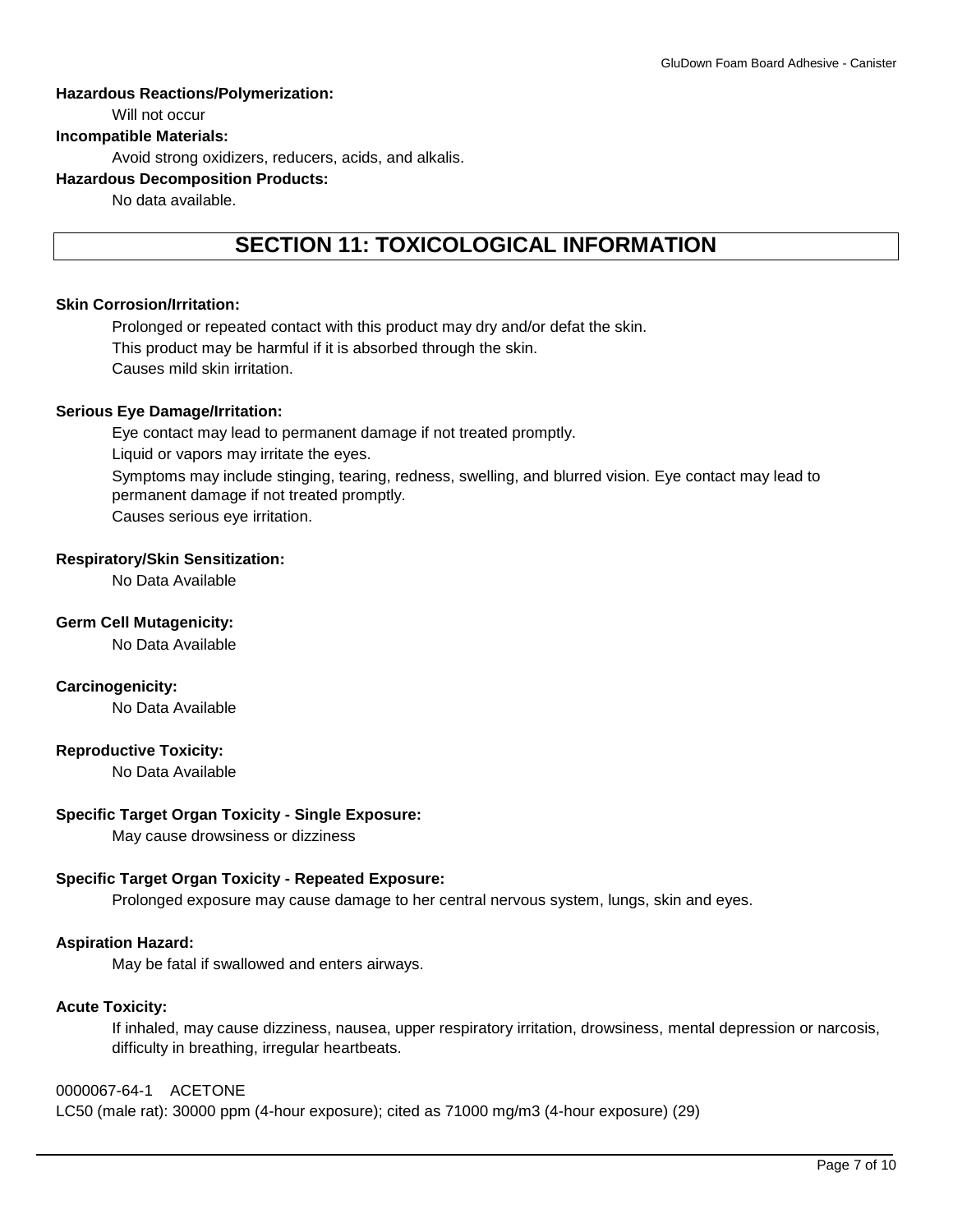LC50 (male mouse): 18600 ppm (4-hour exposure); cited as 44000 mg/m3 (4-hour exposure) (29) LD50 (oral, female rat): 5800 mg/kg (24) LD50 (oral, mature rat): 6700 mg/kg (cited as 8.5 mL/kg) (31) LD50 (oral, newborn rat): 1750 mg/kg (cited as 2.2 mL/kg) (31) LD50 (oral, mouse): 3000 mg/kg (32,unconfirmed) LD50 (dermal, rabbit): Greater than 16000 mg/kg cited as 20 mL/kg) (30)

0000091-20-3 NAPHTHALENE LC50: Insufficient data LD50 (oral, mouse): 533 mg/kg (male); 710 mg/kg (female) (1) LD50 (oral, rat): 1780 mg/kg (2)

0000078-78-4 ISOPENTANE LC50 (mouse): 140,000 ppm (2-hour exposure).(3)

## **Potential Health Effects – Miscellaneous**

## 0000067-64-1 ACETONE

The following medical conditions may be aggravated by exposure: lung disease, eye disorders, skin disorders. Overexposure may cause damage to any of the following organs/systems: blood, central nervous system, eyes, kidneys, liver, respiratory system, skin.

## 0000091-20-3 NAPHTHALENE

Is an IARC, NTP or OSHA carcinogen. Tests in some laboratory animals demonstrate carcinogenic activity. Increased susceptibility to the effects of this material may be observed in people with preexisting disease of any of the following: kidneys, liver. Recurrent overexposure may result in liver and kidney injury. WARNING: This chemical is known to the State of California to cause cancer.

## **SECTION 12: ECOLOGICAL INFORMATION**

## **Toxicity:**

Toxic to aquatic life. Toxic to aquatic life with long lasting effects.

## **Persistence and Degradability:**

No data available.

## **Bio-accumulative Potential:**

No data available.

## **Mobility in Soil:**

No data available.

## **Other Adverse Effects:**

No data available.

## **Bio-accumulative Potential**

0000067-64-1 ACETONE

Does not bioaccumulate.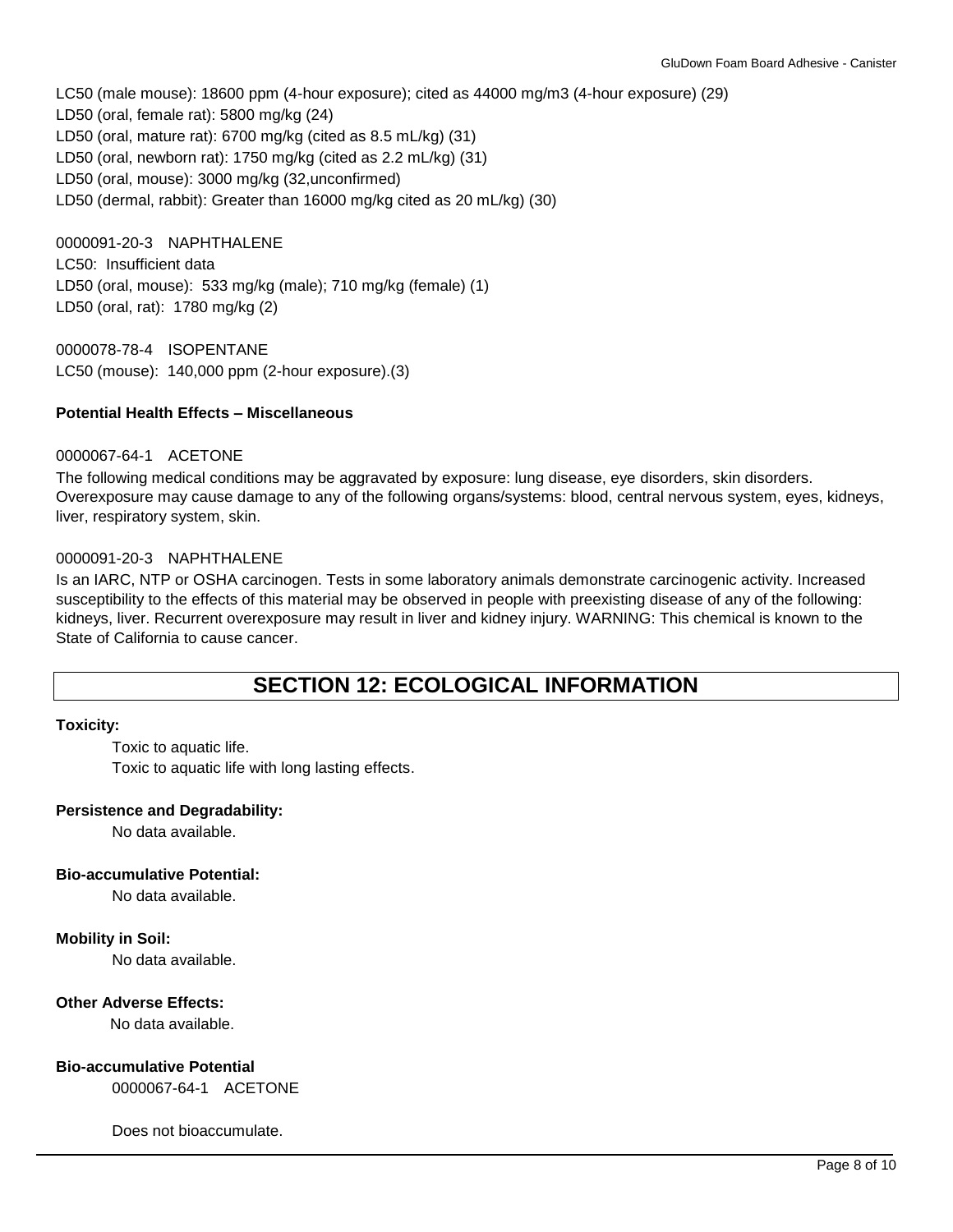## **Persistence and Degradability**

0000067-64-1 ACETONE

91% readily biodegradable, Method: OECD Test Guideline 301B.

# **SECTION 13: DISPOSAL CONSIDERATIONS**

## **Waste Disposal:**

Under RCRA it is the responsibility of the user of the product to determine at the time of disposal whether the product meets RCRA criteria for hazardous waste. Waste management should be in full compliance with federal, state and local laws.

Empty Containers retain product residue which may exhibit hazards of material, therefore do not pressurize, cut, glaze, weld or use for any other purposes. Return drums to reclamation centers for proper cleaning and reuse.

## **SECTION 14: TRANSPORT INFORMATION**

## **U.S. DOT Information:**

Shipping Name: Chemical Under Pressure, Flammable, N.O.S. (Dimethyl Ether) UN/NA #: 3501 Hazard Class: 2.1

## **IMDG Information:**

Shipping Name: Chemical Under Pressure, Flammable, N.O.S. (Dimethyl Ether) UN/NA #: 3501 Hazard Class: 2.1 Marine Pollutant: No data available

## **IATA Information:**

Shipping Name: Chemical Under Pressure, Flammable, N.O.S. (Dimethyl Ether) UN/NA #: 3501 Hazard Class: 2.1

# **SECTION 15: REGULATORY INFORMATION**

| <b>CAS</b>              | <b>Chemical Name</b>      | % By<br>Weight | <b>Regulation List</b>                           |
|-------------------------|---------------------------|----------------|--------------------------------------------------|
| 6                       | 0000115-10- METHYL ETHER  |                | 31% - 51% Canada NPRI, DSL, SARA312, VOC, TSCA   |
| 4                       | 0000078-78- ISOPENTANE    |                | 24% - 40%   Canada_NPRI, DSL, SARA312, VOC, TSCA |
| NA-<br><b>ERAEnviro</b> | Non Hazardous<br>Solid    | 5%-12%         | SARA312                                          |
| NA-<br><b>ERAEnviro</b> | Non-Hazardous<br>Volatile | 3%-7%          | SARA312                                          |
| 0000067-64- ACETONE     |                           | $3% - 6%$      | DSL, CERCLA, SARA312, VOC_exempt, TSCA, RCRA     |
| 0003710-84- DIETHYL     | <b>HYDROXYLAMINE</b>      | Trace          | DSL, SARA312, VOC, TSCA                          |